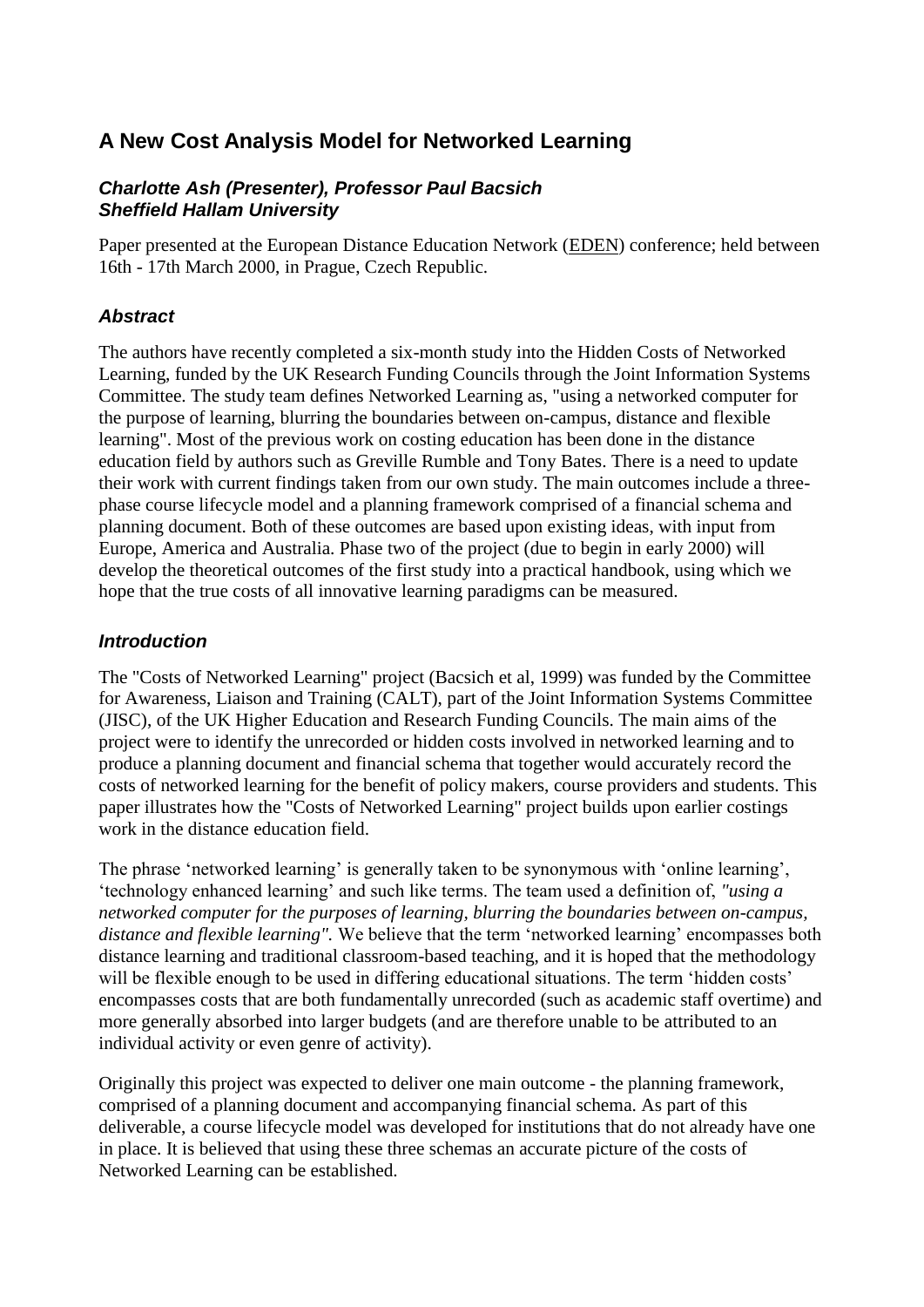# *The Costs of Distance Learning*

There is a long tradition of costing in open and distance learning, mainly encouraged by the desire to reach more learners at a time when the demand for education is much greater than traditional methods are capable of delivering (Rumble, 1997). In addition, there is the growing need to reduce costs, thus increasing efficiency, whilst maintaining high quality. As Tony Bates notes in his 1995 book, "Technology, Open Learning and Distance Education", technologically enhanced learning modules allow an even greater number of learners to be reached. Thus, although traditional, distance education still exists, a growing number of networked learning courses can be taken at a distance. The educational climate is such that the cost efficiency (or effectiveness) of traditional classroom-based education, traditional distance learning and the newer networked learning paradigm needs to be established.

## *The Costs of Networked Learning*

When staff at Sheffield Hallam University reviewed previous work on costing innovative learning systems, as part of the establishment of the Virtual Campus Programme, they concluded that no one body of work encompassed all of the issues or travelled sufficiently far towards reaching operational conclusions, especially in a manner convincing to Finance Departments. Moonen (1997) identified four reasons why costs are difficult to quantify:

- There is disagreement about which costs should be taken into account;
- Reliable data is unavailable because it is not collected in a systematic manner;
- Recorded costs are unstable and evolving; and
- Some data is perceived as confidential and may not be made publicly available.

In order for the "Costs of Networked Learning" project to reach a useable conclusion, these barriers had to be surmounted. In addition to the four barriers listed above, we identified a larger barrier:

 Each previous costings approach uses a different vocabulary - these must be "standardised" before they can be analysed.

## *Course Lifecycle Model*

During the early stages of the project a five-phase, cyclic model, which encompassed providing both the learning experience and the learning environment with a three-unit human resource model of academic staff, support staff and students - the stakeholders - was proposed (diagrams will be provided in the session). This model was tested twice: firstly with interviewees during the institutional visits; and secondly at a one-day workshop held to progress the thoughts of the study team. This thorough testing proved that the five-phase model was too complex and the subsequent four-phase model proposed by the workshop attendees would not resonate with the UK Higher Education sector, or make apparent the hidden costs. Therefore a three-phase model was proposed (again diagrams will be distributed in the session). Table one briefly illustrates how some course related activities fit into the three-phase model: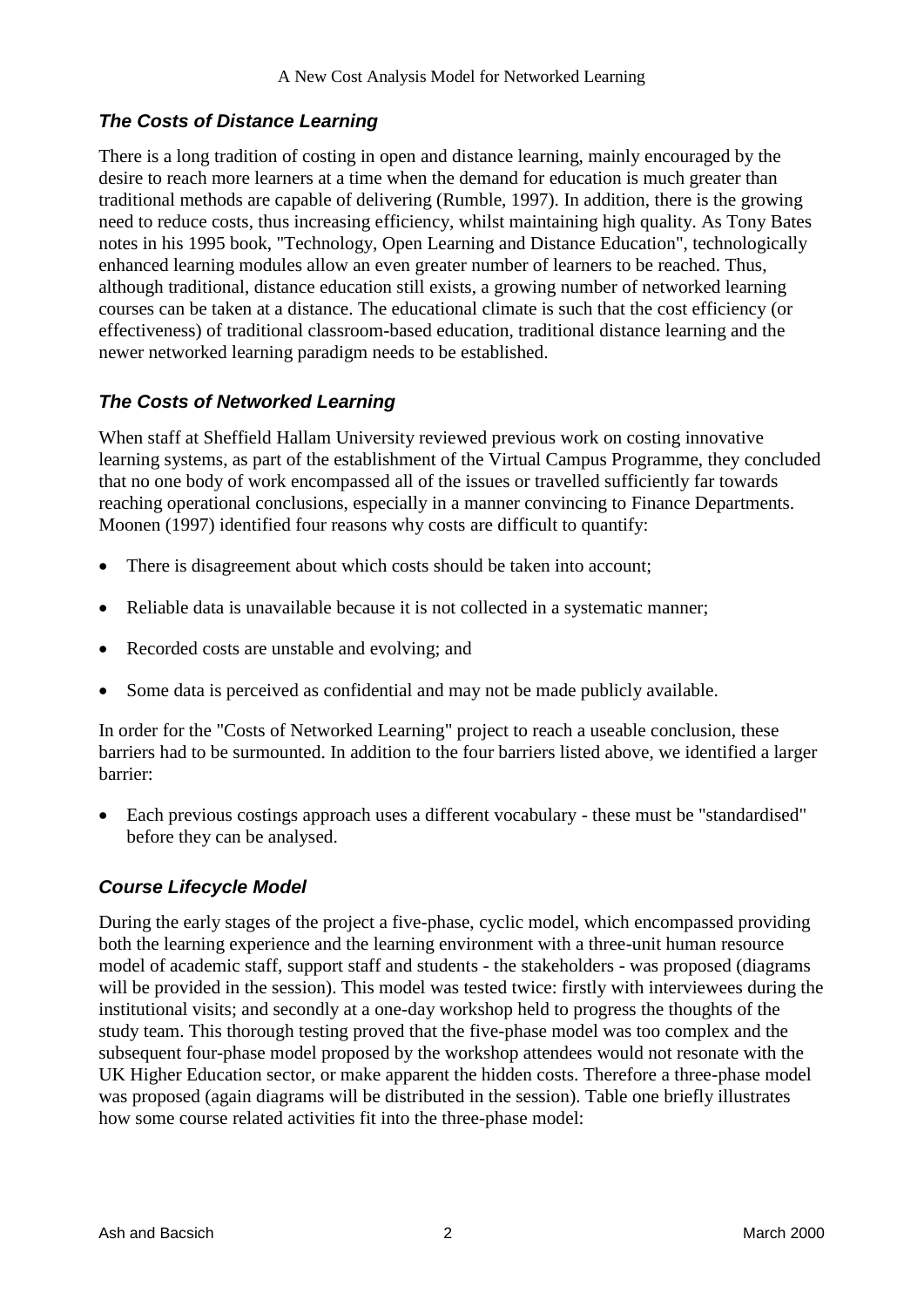| Planning and<br>Development   | coming up with - or being told - the idea<br>writing the business plan<br>purchasing and evaluating existing materials or developing your<br>own |
|-------------------------------|--------------------------------------------------------------------------------------------------------------------------------------------------|
| Production and Delivery       | curriculum delivery<br>progress monitoring<br>marking and feedback                                                                               |
| Maintenance and<br>Evaluation | quality assurance exercises<br>replacement and updating of materials<br>evaluation against course aims outlined in business plan                 |

*Table one - Breakdown of three-phase model*

The new model was then rechecked against the literature. While Bates (1995) proposes a two stage model of production and delivery, Rumble (1997) opts for production, including development, then transmission, distribution and reception. Moonen (1997) comes closest to our proposed model with development, production, delivery, operation and maintenance, though the categories do not map exactly. It is worth noting that evaluation as a phase has often been omitted even by distance evaluators.

## *The Financial Schema*

During the study, we analysed around 10 different schemas. These include the KPMG Costing Guidelines (1997) for university financial planning, and the US Flashlight Cost Analysis Handbook (Delinger et al, 1999) which is rapidly gaining popularity in US HE. We also revisited the work of distance educators, including Rumble (1997) and Bates (1995). It was at this stage that we also included costings work from the training sector (such as Shepherd, 1998) for their attention to learner incurred costs. Table two shows our financial schema, with a number of example costs in italics: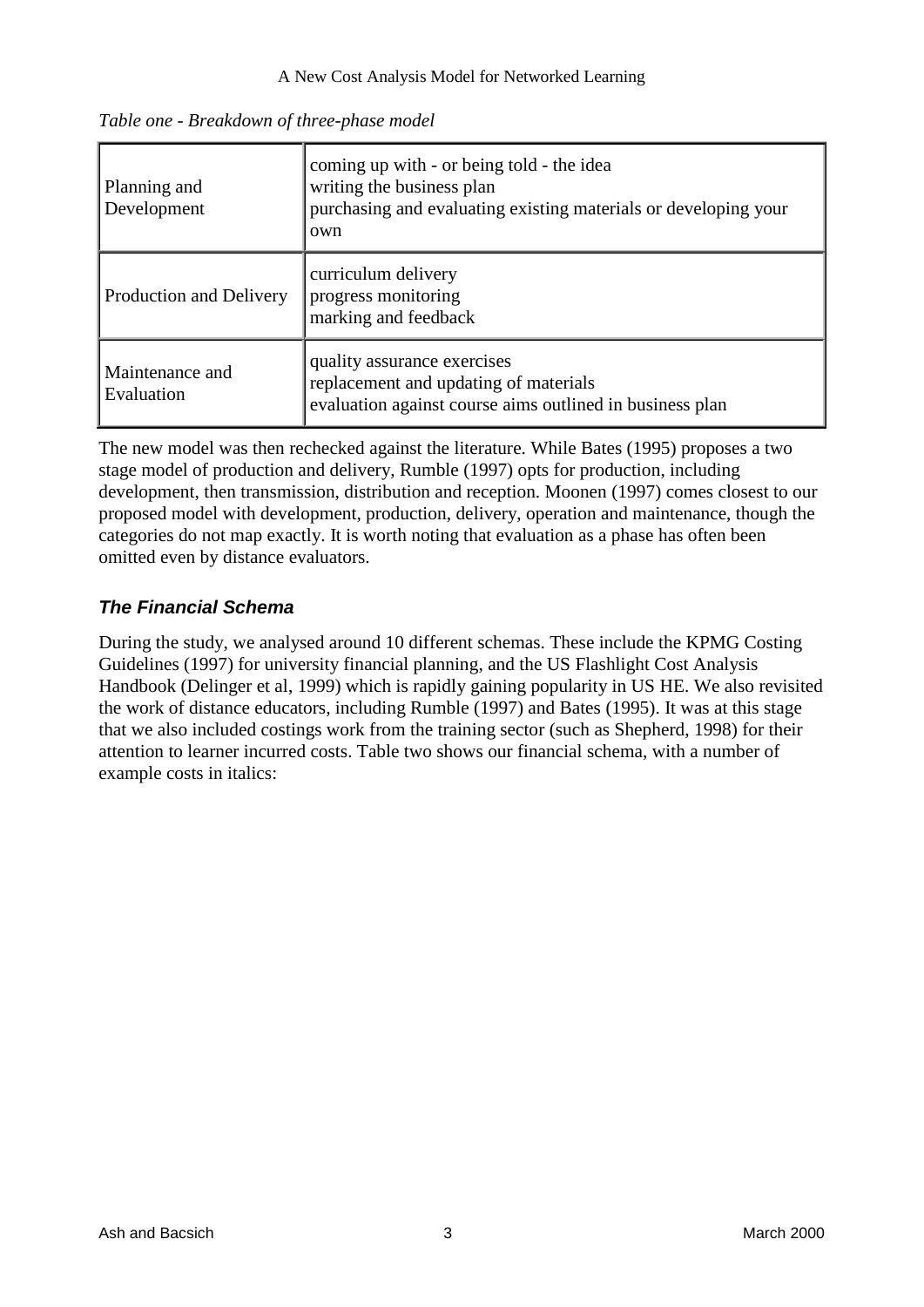|                          | Stakeholder dimension                |                                             |                                               |       |
|--------------------------|--------------------------------------|---------------------------------------------|-----------------------------------------------|-------|
| Expenditure<br>dimension | Institution                          | Student                                     | Staff                                         | Total |
| Staff costs              | Salaries, wages,<br>pensions etc.    | Opportunity cost of<br>learning not earning | Opportunity cost of<br>not doing a better job |       |
| Depreciation             | Buildings,<br>computing<br>provision | Own home computer and<br>accessories        | Own home computer<br>and accessories          |       |
| Expenses                 | Subsistence,<br>registration         | Computer consumables,<br>connection charges | Expenses incurred on<br>business travel       |       |
| Overhead                 | Software licences                    | Additional insurance                        | Additional energy<br>requirements             |       |
| Total                    |                                      |                                             |                                               |       |

*Table two - Example of the financial schema*

## *The Planning Document*

Rumble (1997) states, "The activity of costing is ... central to the planning and development of educational systems", and so the financial schema mentioned above must be partnered to a planning document. To this effect, we surveyed the research literature produced by major academic authorities relevant to the area of planning and decision-making in the use of Communications and Information Technology (C&IT) for teaching in higher education. There is, in our view, relatively little in the literature of value to planners and finance staff, with the exception of Bates' ACTIONS methodology (1995). HEFCE (1999) has recently looked again at the planning process, in "Appraising Investment Decisions". Annex C to this document outlines how the proposed methodology can be used to decide on a teaching and learning issue. One of the study team rewrote the HEFCE document to reposition it fully to the development of courses, and in the team's view the result is surprisingly convincing. What the HEFCE document lacks is the educational framework. We recommend that this is added from the authoritative work of distance educator Bates (1995).

## *Conclusions*

We hope that this paper illustrates how the "Costs of Networked Learning" project has built on the work of distance educators, and also that the framework we have devised is equally as relevant to distance education as it is to networked learning. We are now approaching phase two of the "Costs of Networked Learning" project, where we will be taking our theoretical framework and developing it into a set of guidelines that will then be tested in three dissimilar situations. We are also widening the scope of our work to include the effectiveness of networked learning and other issues such as relevant business models.